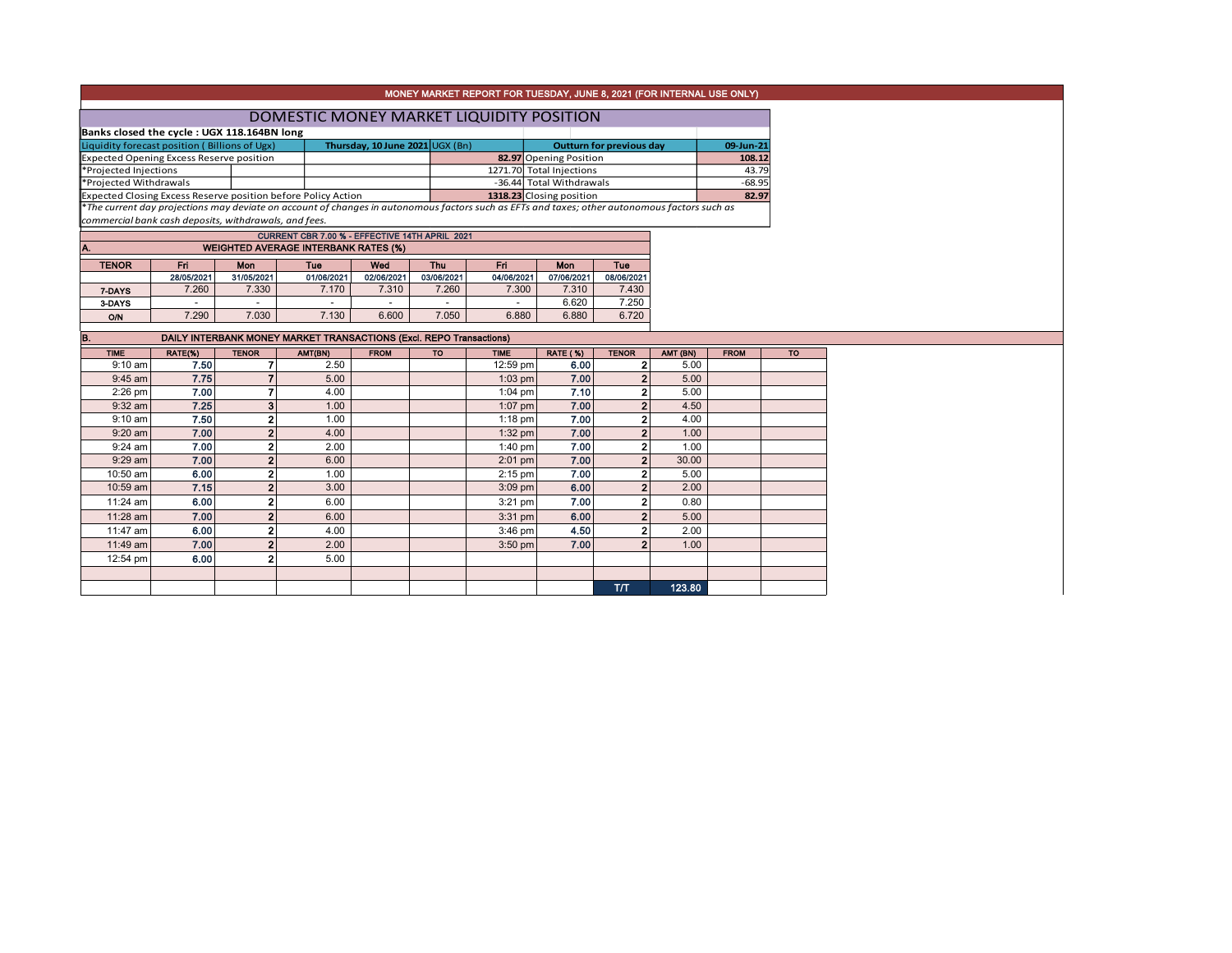C. CBR AND THE 7- DAY WAR INTERBANK RATES



| D.<br>MONETARY POLICY OPERATIONS MATURITIES PROFILE: (10-JUNE 2021 - 08-JULY 2021) |             |                          |                          |                          |                          |              |  |  |  |  |  |  |  |
|------------------------------------------------------------------------------------|-------------|--------------------------|--------------------------|--------------------------|--------------------------|--------------|--|--|--|--|--|--|--|
| <b>DATE</b>                                                                        | <b>THUR</b> | <b>THUR</b>              | <b>THUR</b>              | <b>THUR</b>              | <b>THUR</b>              | <b>TOTAL</b> |  |  |  |  |  |  |  |
|                                                                                    | 10-Jun-21   | 17-Jun-21                | 24-Jun-21                | 01-Jul-21                | 08-Jul-21                |              |  |  |  |  |  |  |  |
| <b>REPO</b>                                                                        | 983.97      | $\overline{\phantom{a}}$ | -                        | $\overline{\phantom{a}}$ | $\overline{\phantom{a}}$ | 983.97       |  |  |  |  |  |  |  |
| <b>REV REPO</b>                                                                    | ۰           | -                        | $\overline{\phantom{a}}$ | ۰                        | $\overline{\phantom{a}}$ | -            |  |  |  |  |  |  |  |
| <b>DEPO AUCT</b>                                                                   | 39.10       | 72.10                    | 139.30                   | 506.30                   | 27.06                    | 783.86       |  |  |  |  |  |  |  |
| <b>TOTALS</b>                                                                      | 1.023.07    | 72.10                    | 139.30                   | 506.30                   | 27.06                    | 1.767.83     |  |  |  |  |  |  |  |

Total O/S Deposit Auction balances held by BOU up to 22 JULY 2021: UGX 1,186 BN Total O/S Repo, Reverse Repo & Deposit Auction balances held by BOU: UGX 2,170 BN (Ei) STOCK OF TREASURY SECURITIES

| (EI) STOCK OF TREASURY SECURITIES         |                                                                                       |                 |                  |            |                                                | Eii)<br><b>MONETARY POLICY MARKET OPERATIONS</b> |               |                |              |                 |  |  |  |  |
|-------------------------------------------|---------------------------------------------------------------------------------------|-----------------|------------------|------------|------------------------------------------------|--------------------------------------------------|---------------|----------------|--------------|-----------------|--|--|--|--|
|                                           | LAST TBIILS ISSUE DATE: 04-JUNE-2021                                                  |                 |                  |            | (VERTICAL REPOS, REV-REPOS & DEPOSIT AUCTIONS) |                                                  |               |                |              |                 |  |  |  |  |
|                                           | On-the-run O/S T-BILL STOCKs (Bns-UGX)                                                |                 | 6,171.07         | 10/06/2021 | OMO                                            | <b>ISSUE DATE</b>                                | <b>AMOUNT</b> | <b>WAR</b>     | <b>RANGE</b> | <b>TENOR</b>    |  |  |  |  |
| On-the-run O/S T-BONDSTOCKs(Bns-UGX)      |                                                                                       | 10/06/2021 REPO |                  | 04-May     | 187.50                                         | 7.000                                            |               | $\overline{2}$ |              |                 |  |  |  |  |
| <b>TOTAL TBILL &amp; TBOND STOCK- UGX</b> |                                                                                       |                 | 25,372.85        |            | DAUT                                           | 06-May -                                         | 40.07         | 7.280          |              | 29              |  |  |  |  |
| O/S=Outstanding                           |                                                                                       |                 |                  |            | <b>DAUT</b>                                    | 06-May                                           | 500.38        | 7.717          |              | 56              |  |  |  |  |
| <b>MATURITY</b>                           | <b>TOTAL STOCK</b>                                                                    | <b>YTM (%)</b>  | <b>CHANGE IN</b> |            | <b>REPO</b>                                    | 06-May -                                         | 425.00        | 7.000          |              | $\overline{7}$  |  |  |  |  |
|                                           | (BN UGX)                                                                              | AT CUT OFF*     | YTM (+/-)        |            | <b>REPO</b>                                    | $10$ -May                                        | 600.50        | 7.000          |              | 3               |  |  |  |  |
| 91                                        | 81.29                                                                                 | 6.874           | $-0.129$         |            | <b>REPO</b>                                    | 11-May                                           | 283.00        | 7.000          |              | $\overline{2}$  |  |  |  |  |
| 182                                       | 410.40                                                                                | 9.501           | 0.000            |            | <b>DAUT</b>                                    | $14$ -May                                        | 26.75         | 7.662          |              | 55              |  |  |  |  |
| 364                                       | 5.679.38                                                                              | 10.500          | -0.200           |            | <b>DAUT</b>                                    | $14$ -May -                                      | 9.95          | 7.326          |              | 27              |  |  |  |  |
| 2YR                                       |                                                                                       | 13.000          | $-0.550$         |            | <b>REPO</b>                                    | 14-May                                           | 742.00        | 7.000          |              | $6\phantom{1}6$ |  |  |  |  |
| 3YR                                       |                                                                                       | 12.800          | $-1.197$         |            | <b>REPO</b>                                    | 17-Mayl-                                         | 95.00         | 7.000          |              | 3               |  |  |  |  |
| 5YR                                       | 1.589.27                                                                              | 15.100          | $-1.400$         |            | <b>DAUT</b>                                    | 20-May                                           | 278.96        | 7.536          |              | 56              |  |  |  |  |
| <b>10YR</b>                               | 9.147.22                                                                              | 15.970          | $-0.030$         |            | DAUT                                           | 20-May -                                         | 2.98          | 7.328          |              | 28              |  |  |  |  |
| 15YR                                      | 7,447.58                                                                              | 14.400          | $-1.700$         |            | <b>REPO</b>                                    | $20$ -May                                        | 441.00        | 7.000          |              | $\overline{7}$  |  |  |  |  |
| <b>20YR</b>                               | 1.017.70                                                                              | 16.990          | $-0.510$         |            | <b>REPO</b>                                    | 21-Mayl-                                         | 305.00        | 7.000          |              | 6               |  |  |  |  |
|                                           | Cut OFF is the lowest price/ highest vield that satisfies the auction awarded amount. |                 |                  |            | <b>REPO</b>                                    | 25-May                                           | 222.09        | 7.000          |              | $\overline{2}$  |  |  |  |  |
|                                           |                                                                                       |                 |                  |            | <b>REPO</b>                                    | 26-May -                                         | 136.00        | 7.000          |              | 1               |  |  |  |  |
|                                           |                                                                                       |                 |                  |            | <b>DAUT</b>                                    | 27-May                                           | 35.70         | 7.649          |              | 56              |  |  |  |  |
|                                           |                                                                                       |                 |                  |            | <b>DAUT</b>                                    | 27-May -                                         | 44.05         | 7.316          |              | 28              |  |  |  |  |
|                                           |                                                                                       |                 |                  |            | <b>REPO</b>                                    | 27-May                                           | 949.00        | 7.000          |              | 8               |  |  |  |  |
|                                           |                                                                                       |                 |                  |            | DAUT                                           | $04 - Jun$                                       | 83.03         | 7.743          |              | 55              |  |  |  |  |
|                                           |                                                                                       |                 |                  |            | <b>REPO</b>                                    | $04 - Jun$                                       | 701.00        | 7.000          |              | 6               |  |  |  |  |
|                                           |                                                                                       |                 |                  |            | <b>REPO</b>                                    | 07-Jun                                           | 283.00        | 7.000          |              | 3               |  |  |  |  |
|                                           |                                                                                       |                 |                  |            |                                                | WAR-Weighted Average Rate                        |               |                |              |                 |  |  |  |  |